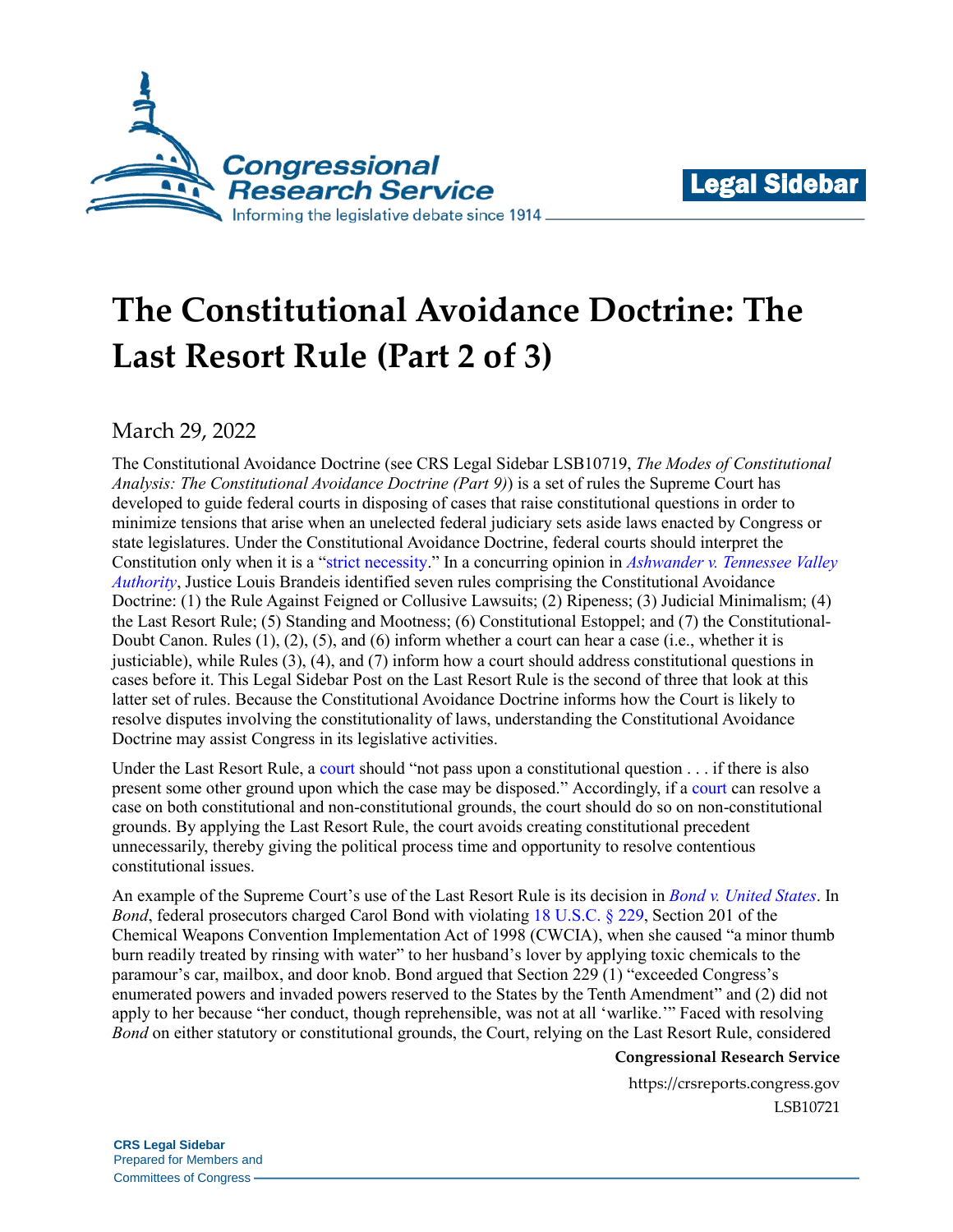first whether it could resolve the case based on Bond's argument that Section 229 did not apply to her actions. After analyzing the CWCIA, the Court concluded that Congress did not intend for Section 229 to apply to Bond's actions.

Based on the Last Resort Rule, the Supreme Court has remanded cases involving constitutional questions to lower courts to see if the case can be resolved on statutory grounds. For example, in *[Escambia County](https://tile.loc.gov/storage-services/service/ll/usrep/usrep466/usrep466048/usrep466048.pdf)  [v. McMillan](https://tile.loc.gov/storage-services/service/ll/usrep/usrep466/usrep466048/usrep466048.pdf)*, the Court remanded a case affirmed by the appellate court on constitutional grounds because, in deciding the case, the district court also found a statutory violation. The Supreme Court instructed the appellate court to determine if it could affirm the district court's decision based on the statutory rather than the constitutional ruling.

In other cases, the Court has avoided ruling on a constitutional question by deciding a case based on statutory reasons the lower court did not consider. For instance, the Court resolved *[Siler v. Louisville &](https://tile.loc.gov/storage-services/service/ll/usrep/usrep213/usrep213175/usrep213175.pdf)  [Nashville Railroad Co.](https://tile.loc.gov/storage-services/service/ll/usrep/usrep213/usrep213175/usrep213175.pdf)* by ruling that the Railroad Commission violated a Kentucky statute—an issue the Kentucky state court had not considered. By reaching this conclusion, the Court avoided addressing *Siler*'s constitutional questions. *Siler* concerned questions of federal and state law. While the Supreme Court interpreted the Kentucky statute in *Siler*, the Court often remands cases involving constitutional and state law issues to state courts so the state courts can first resolve state law questions. Consistent with this approach, the [Supreme Court](https://tile.loc.gov/storage-services/service/ll/usrep/usrep211/usrep211045/usrep211045.pdf) has dismissed state court appeals based on constitutional questions if state law can sustain the judgment.

Besides avoiding constitutional questions, applying the Last Resort Rule by remanding state law questions to state courts has other advantages. First, the [Court](https://tile.loc.gov/storage-services/service/ll/usrep/usrep463/usrep4631032/usrep4631032.pdf) avoids using its resources to decide questions where its decisions would be advisory. Second, the [Court](https://tile.loc.gov/storage-services/service/ll/usrep/usrep193/usrep193146/usrep193146.pdf) acknowledges state expertise and autonomy to interpret state laws. For instance, in *[Giles v. Teasley](https://tile.loc.gov/storage-services/service/ll/usrep/usrep193/usrep193146/usrep193146.pdf)*, the Court declined to rule on a constitutional question after ascertaining that a ruling on either of two state laws could resolve the case. The [Court](https://tile.loc.gov/storage-services/service/ll/usrep/usrep193/usrep193146/usrep193146.pdf) observed:

The doctrine that the Court will not "anticipate a question of constitutional law in advance of the necessity of deciding it". . . is a well-settled doctrine of this Court which, because it carries a special weight in maintaining proper harmony in federal-state relations, must not yield to the claim of the relatively minor inconvenience of postponement of decision.

A third advantage of remanding state law questions to state courts is that the Court avoids having to rule on unfamiliar state law. In *[Spector Motor Service v. McLaughlin](https://tile.loc.gov/storage-services/service/ll/usrep/usrep323/usrep323101/usrep323101.pdf)*, the Court ruled that federal litigation should be held pending state court resolution of "intertwined" local law. Justice Felix Frankfurter stated:

[W]e have insisted that federal courts do not decide questions of constitutionality on the basis of preliminary guesses regarding local law. Avoidance of such guesswork, by holding the litigation in the federal courts until definite determinations on local law are made by the state courts, merely heeds this time-honored canon of constitutional adjudication.

Accordingly, the Last Resort Rule assists the Supreme Court by forestalling the need to rule on politically contentious constitutional issues while according deference to state laws and courts. (Additional background on this topic can be found in the *[Constitution of the United States of America, Analysis and](https://constitution.congress.gov/browse/essay/artIII-S2-C1-2-9/ALDE_00001210/)  [Interpretation](https://constitution.congress.gov/browse/essay/artIII-S2-C1-2-9/ALDE_00001210/)* and CRS Report R43706, *[The Doctrine of Constitutional Avoidance: A Legal Overview](https://crsreports.congress.gov/product/pdf/R/R43706)*.)